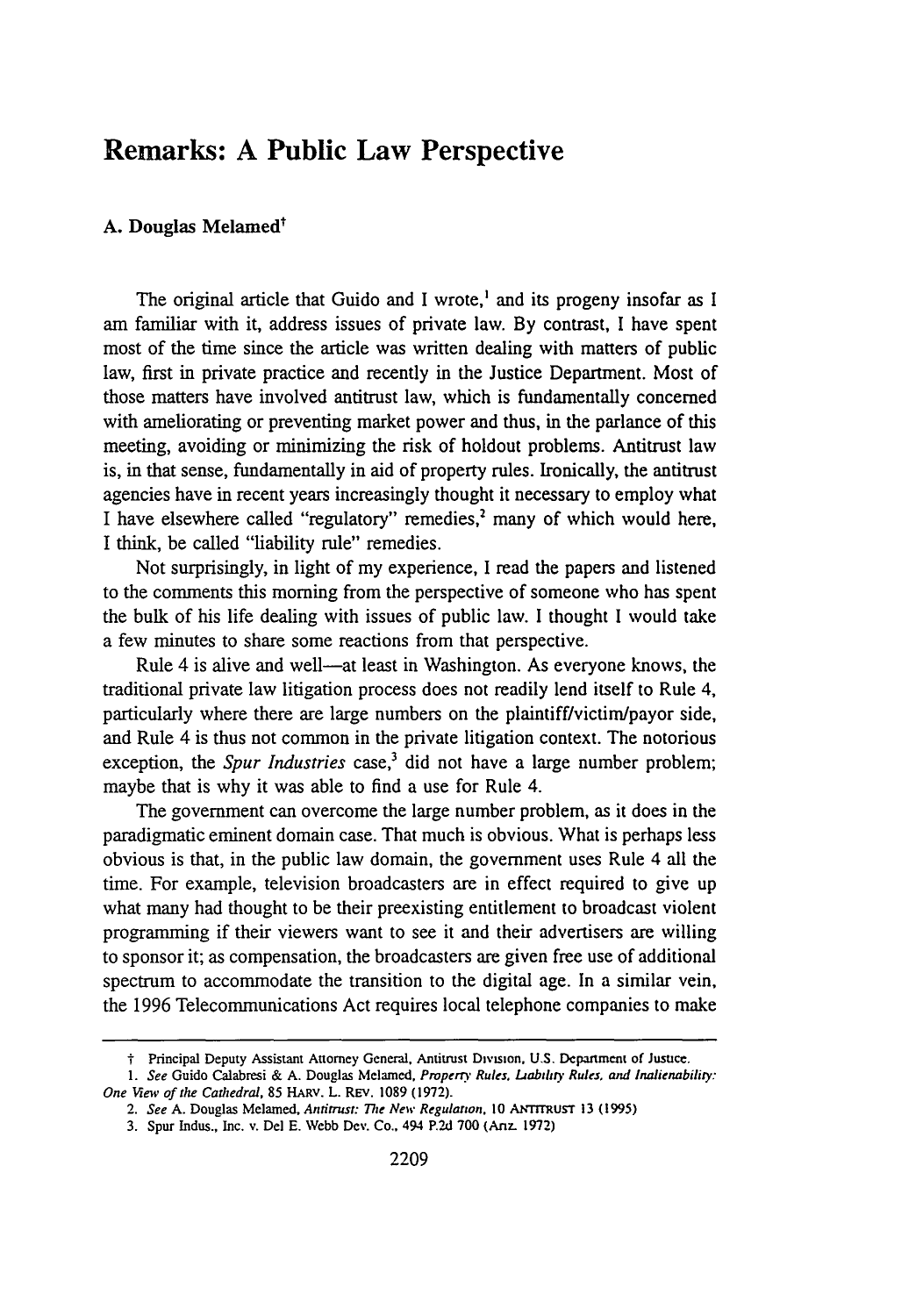their facilities available to their would-be rivals in local telephony and compensates the phone companies by permitting them to enter into the long distance business that had previously been foreclosed to them.4 And, in at least two recent instances, the Federal Trade Commission has compromised the right of private entities to carry on their businesses by assuming oversight authority over them-in one case, a blank check to impose divestiture or other injunctive remedies as the Commission sees fit—and compensated the parties by permitting them to consummate an otherwise problematic merger.<sup>5</sup> There are countless examples like this in the public sector. While they often have some of the trappings of a bargain, they ultimately can be called Rule 4-type remedies-or, in the case of the telephone companies and the long distance carriers whose own market positions are threatened, combinations of Rule 4 and Rule 2-because the consent of the private parties is not required.

There are many differences between these cases and the kinds of stylized private disputes that are the subject of the property rule/liability rule literature. In spite of the differences, or perhaps because of them, I suspect that analyzing the public law cases might generate useful insights about property rule/liability rule issues.

One difference between public law disputes and private law disputes is that the government entity that purports to act on behalf of the victim-complainants in a public law matter will rarely if ever have complete access to its constituents' private information. Liability rules are thus less likely to be effective in inducing disclosure of private information about the costs of conflicts when administered by proxies in the public law context than when used in the typical private law case. (Class actions and other forms of representative private litigation are something of a hybrid in this respect.)

Another difference between public law disputes and private law disputes concerns the process for deciding the amount of compensation. In private disputes, a presumably neutral decisionmaker is asked under a liability rule to calculate damages equal to its best estimate of the price that the compensated party would have insisted upon before entering into a voluntary transaction. The compensation is intended to stimulate, or failing that to emulate, the price that would be paid in a consensual private transaction. By contrast, in the public law context, the entity that decides the type and amount of compensation paid under a liability rule is often the same entity as that which represents the victim-constituents. The criteria for determining the amount of compensation to be paid under a liability rule are therefore likely to differ from

*<sup>4.</sup> See* 47 **U.S.C.** § 271(c); *see also* H.R. **CONF.** REP. No. 104-458, at 147 **(1996).**

*<sup>5.</sup> See* Hoescht **AG, FTC** Docket No. **3629** (Dec. **5, 1995);** Eli Lilly **&** Co., **FTC** Docket No. C-3594 (July **28, 1995); 61** Fed. Reg. **31,117** (June **19, 1996)** (final consent order and Commission statement); **61** Fed. Reg. **16,794** (Apr. **17, 1996)** (final consent order and Commission statement); **60** Fed, Reg. 49,609 (Sept. **26, 1995)** (proposed consent order with analysis to aid public comment); **59** Fed. Reg. **60,815** (Nov. **28,** 1994) (proposed consent agreement with analysis to aid public comment).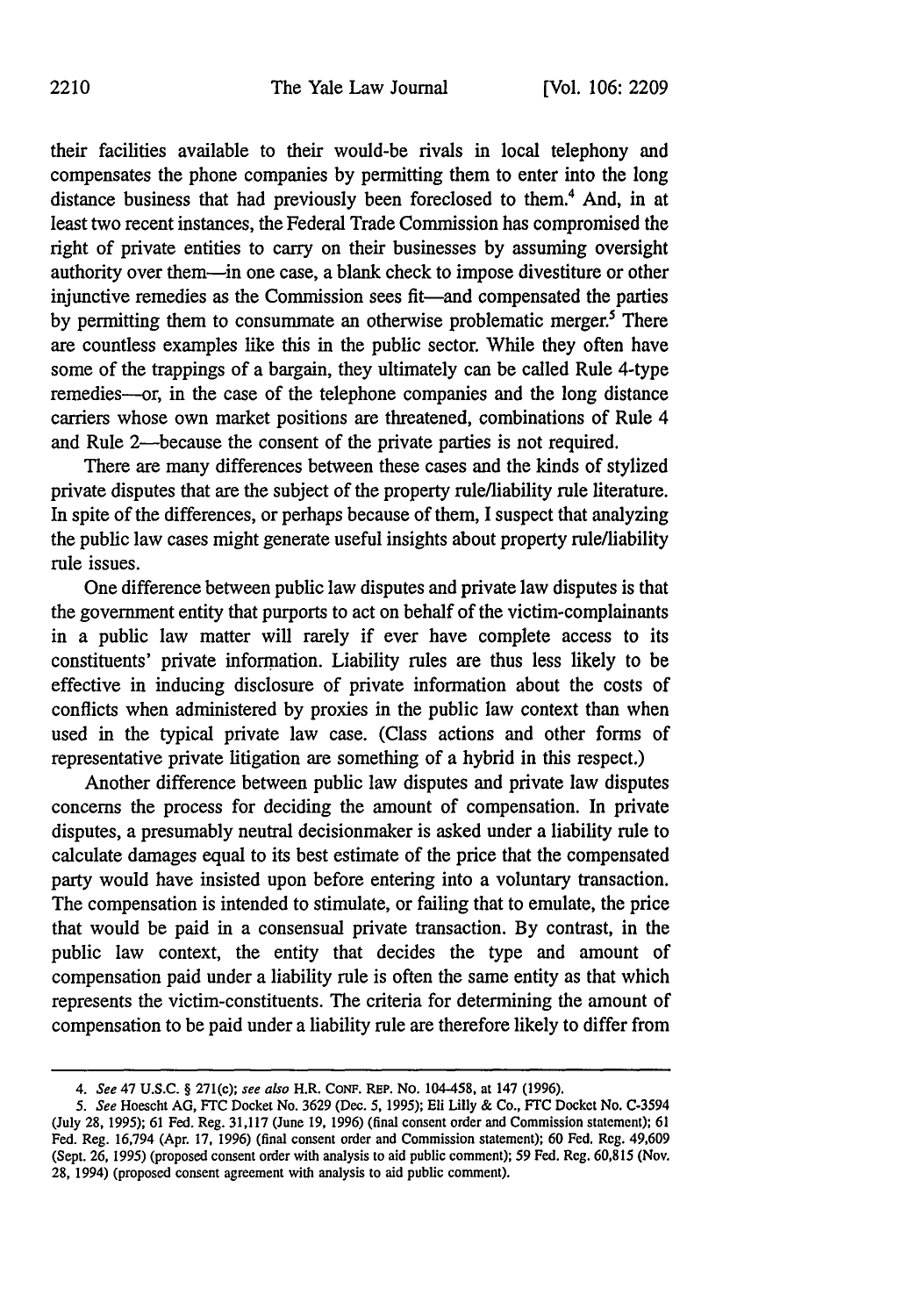those used in the typical private law dispute. In a governmentally imposed Rule 4-type remedy, the compensation might be intended to satisfy core notions of fairness or constitutional requirements of just compensation or to keep the constrained private entity from folding its hand and withdrawing from the business altogether, or it might be any amount necessary to mollify political representatives of that entity.

There is another, more interesting difference between public law uses of liability rules and their private law analogues. Richard Epstein anticipated some of my observations in his comments this morning, although from a characteristically less equivocal point of view. The literature on property rules and liability rules deals with one-shot encounters between entities that have conflicting demands—a hypothetical polluter, for example, and its neighbors. The issue is whether a property rule or a liability rule supplied after the fact would reach a better result. To be sure, as Saul Levmore notes in his paper, prospective rules--either property rules or liability rules-can be fashioned on the premise that the conflict will endure.<sup>6</sup> But such prospective rules are still after-the-fact remedies in the sense that they are imposed after the particular dispute has arisen and they are intended to deal with the specific encounter between the particular polluter and its neighbors. As a general matter, in the typical private law model, the choice of a property rule or liability rule remedy has ramifications for future disputes only to the extent that parties take into account the fabric of the law, and anticipate which remedies might be applied in future disputes, in deciding how they are going to  $act<sup>7</sup>$ .

Public law uses of liability rules, by contrast, often involve a very different situation, one that in the contemporary jargon would be called a "repeat game." In this game, for example, the telecaster knows that it has to deal with Congress year in and year out on a variety of matters, the telephone company knows that it has to deal with the Federal Communications Commission day in and day out, and so on. I suspect that the participants in these repeat games behave very differently from the entities that are modeled in the typical literature on property rules and liability rules.

Jim Krier and Stewart Schwab took a step in this direction when they talked about "synergy," by which I understand them to refer to the effect of the choice between liability rules and property rules on the capacity of parties to transact.<sup>8</sup> And Ian Ayres and Jack Balkin wrote about incentives to invest in property.<sup>9</sup> But they did not examine the issues from the perspective of a

*<sup>6.</sup> See* Saul Levmore, *Unifying Remedies: Property Rules, Liability Rules, and Startling Rules. 106* YALE **LJ.** 2149 (1997).

*<sup>7.</sup> See* Emily Sherwin, *Introduction: Property Rules as Remedies.* 106 YALE **LJ** 2083 (1997)

*<sup>8.</sup> See* James E. Krier & Stewart **J.** Schwab. *Property Rules and Dabihtiv Rule5: The* Cathedral **in** *Another Light,* 70 N.Y.U. L. REV. 440, 462-64 **(1995).**

*<sup>9.</sup> See* Ian Ayres & J.M. Balkin, *Legal Entitlements as Auctions: Property Rules, Dibalitr Rules, and Beyond,* 106 YALE **L.J.** 703 (1996).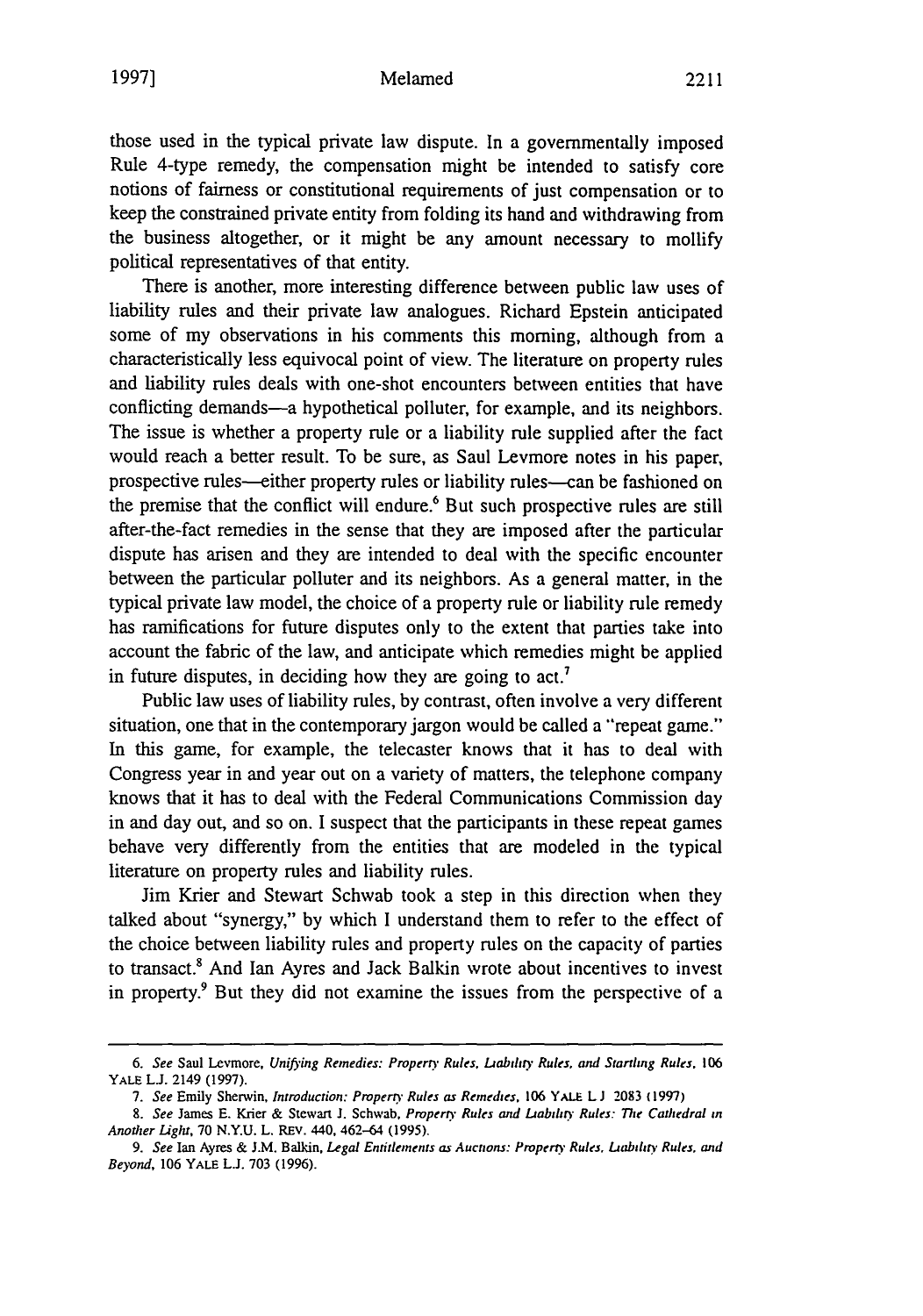repeat game, taking into account, in particular, the importance in a repeat game of reputational interests.

My knowledge here is only anecdotal, but I can tell you from my experience that entities that believe they are playing in a repeat game behave differently. Firms that are regulated by or have ongoing relationships with particular government agencies treat those agencies very differently from the way they treat, for example, the Antitrust Division, with which they do not imagine themselves being engaged in a repeat game. Generally, firms are more compliant with their regulator than they are with a government entity with which they are not engaged in a repeat game. By the same token, the phone companies that were subject to the Modification of Final Judgement, the antitrust consent decree, after the divestiture of AT&T, treated the Antitrust Division very differently from, and much more compliantly than, the way more ordinary alleged monopolists treat the Division. The differences, I think, go well beyond investment in property, even beyond Richard Epstein's concern about "stability of possession."'10 There is a qualitative change in the behavior of parties to a repeat game.

Some may say that this is a good thing—that the participants in repeat games internalize more effectively the costs of their conduct on others or that the gains from trade are more equitably distributed because of the change in behavior. Others, however, might lament the change, observing a loss of innovative entrepreneurship to participants in a repeat game of this nature. One's view might depend, to borrow from Carol Rose, on whether the "shadow example"<sup>11</sup> is one of accidents, in which case heightened internalization might be regarded as a good thing, or whether the shadow example is one of contract, in which case one might either welcome a likely increase in the efficiency of transactions with the public sector or fear an erosion of imagination in private sector bargains that could result from participation in such a repeat game.

It is not clear how all this affects the choice between liability rules and property rules. I will, however, venture the following conjecture: The liability rule alternative-Rule 4 in particular-enables the government to take asserted entitlements at less than the cost it would have to incur in a regime consisting entirely of property rules. The availability of liability rules is thus likely to increase the frequency of interactions between the government and private property owners and might thereby affect property owners' perceptions of the extent to which they are engaged in repeat games. Easy access to liability rules might therefore undermine the boundary between the public and private sectors, at least where liability rules are regularly used.

**<sup>10.</sup>** *See* Richard **A.** Epstein, *A Clear View of* The Cathedral: *The Dominance of Property Rules,* **106** YALE L.J. 2091, 2097 (1997).

**<sup>11.</sup>** Carol M. Rose, *The Shadow of* The Cathedral, **106** YALE **L.J. 2175 (1997).**